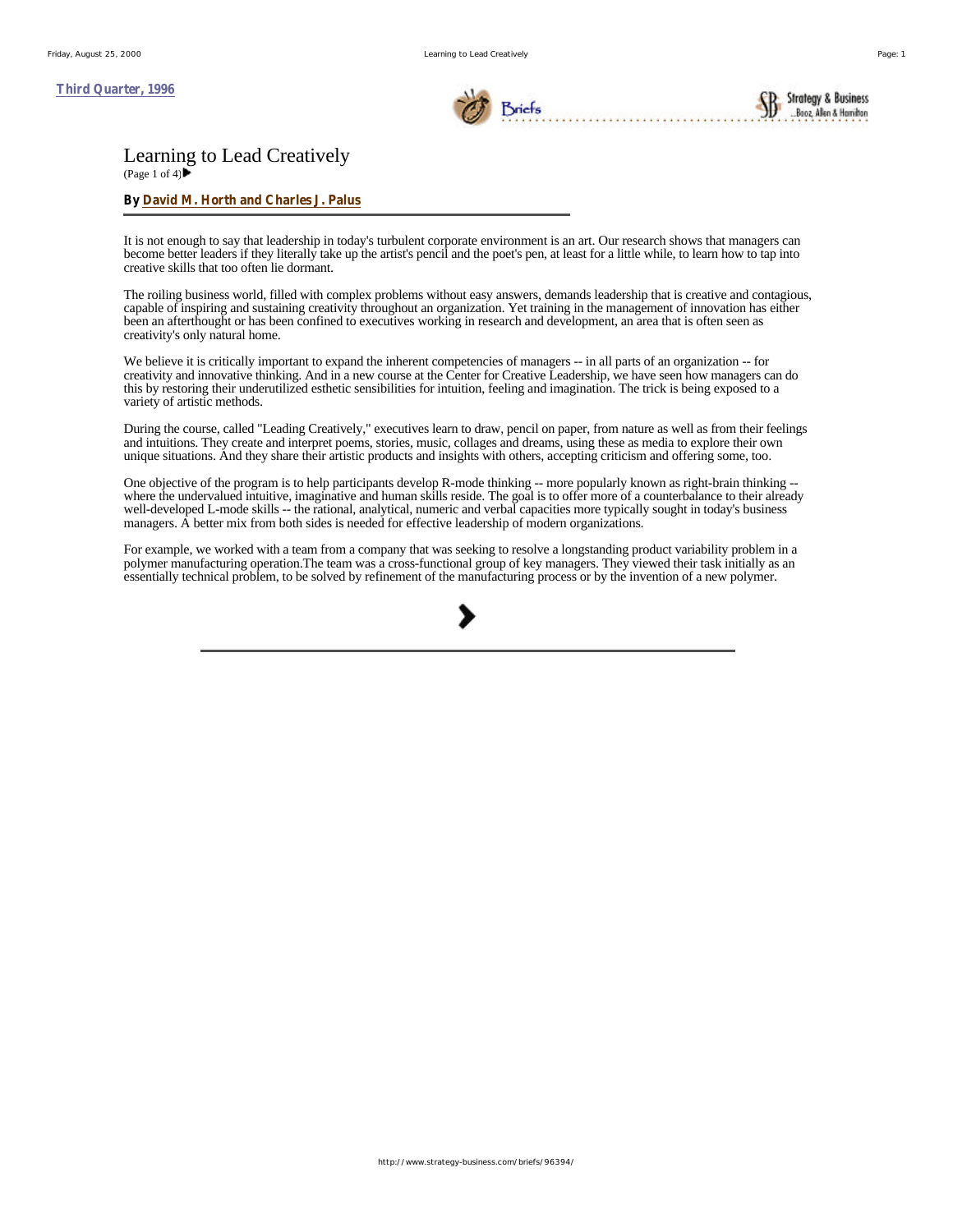## **Third Quarter, 1996**



## **Learning to Lead Creatively**

#### $\blacktriangleleft$ (Page 2 of 4) $\blacktriangleright$

Their first steps were rational-analytical -- collecting and analyzing more and more data. But the application of the esthetic viewpoint led to a shift in their approach.The perceived nature of the challenge was transformed from a purely technical framework to something more complex. As they drew abstract pictures of their situation, and told metaphorical stories and shared their dreams about it, they were able to reframe the issue to embrace previously unperceived sources of the variability problem.

This new approach enabled the team members to see how the problem was ingrained in the culture and politics of their company. Throughout the organization, fear and anxiety about the potential upheavals involved were getting in the way of finding a solution. Some employees feared that if the problem were solved, they and others might be laid off because there would be less need for people focused on monitoring or reworking defective products. Differences in perspectives and assumptions within the team also suddenly became apparent -- as did critical aspects of the situation that had been overlooked. Once the team perceived and articulated these complexities in detail, with appropriate perspectives and meanings, it was able to organize a much more comprehensive and effective approach to the problem.

The following are some of the esthetic competencies we have identified that are crucial to this kind of leadership turnaround.

**Noticing.** Noticing is about paying close attention to various textures, facets and meanings, at deeper and deeper levels. By this we mean slowing down and taking in more of an image, a scene or a situation. The idea is to learn to temporarily suspend sensory shortcuts that can lead to "snap" judgments, like visually "surfing" over the many elements of a particular scene. Instead, by lingering over detail, complexity and drama, new meanings emerge. And that allows complicated issues to be reframed and addressed more effectively.

**Subtle representation.** While noticing is about paying attention, subtle representation concerns the ability to portray what has been noticed with nuance, detail and accuracy. Drawing requires close coordination between observing and producing. It helps develop an eye for detail, for the relationships among details and for the surrounding context. Drawing enables us to be conscious of when and how much we employ symbolic shortcuts in representing reality and it requires us to put aside such shortcuts when appropriate.

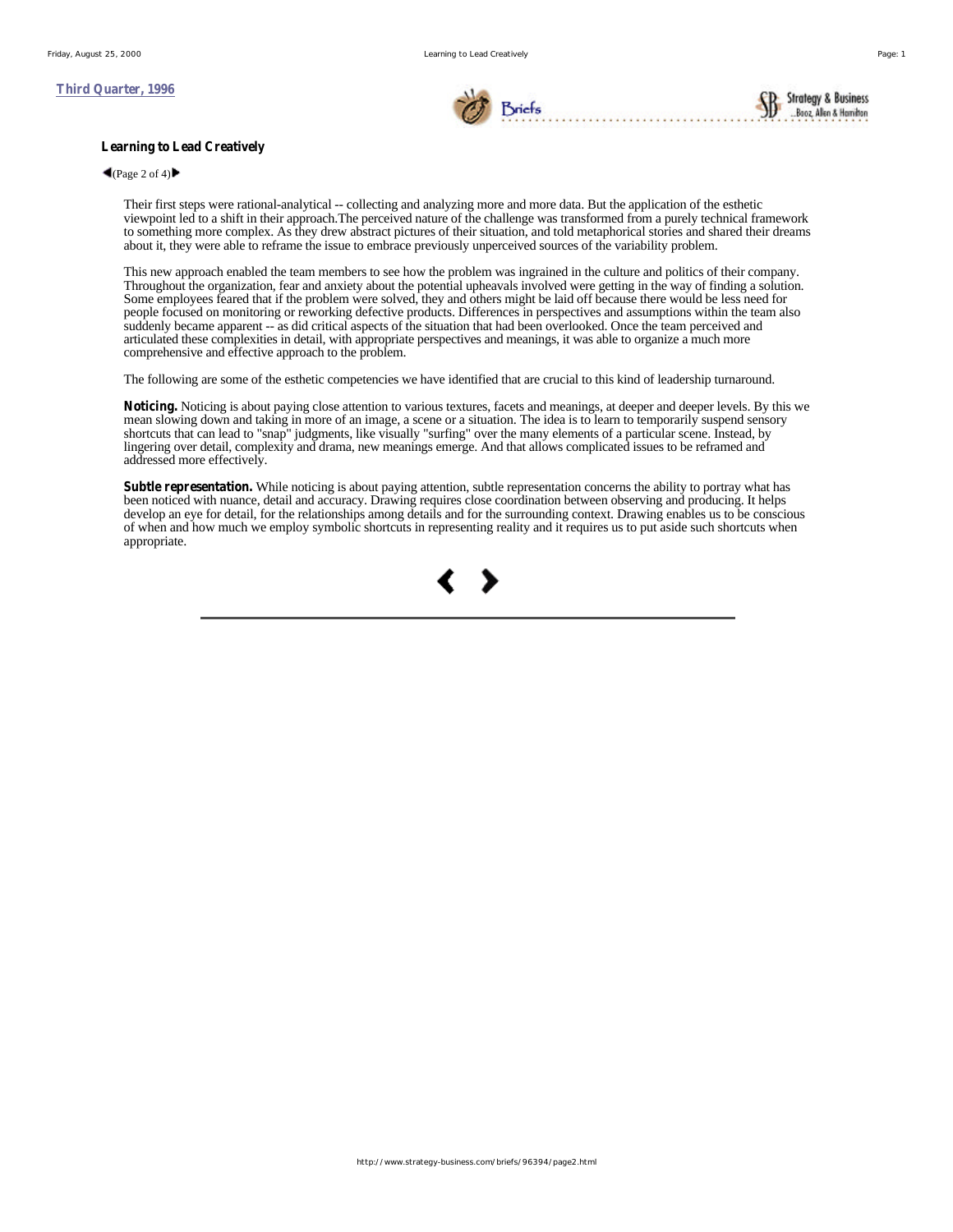

**Strategy & Business** 

Booz, Allen & Hamit

### **Learning to Lead Creatively**

# $\bigcap$  (Page 3 of 4)

**Fluid perspective.** This concept is based on the idea that appearance depends upon point of view, and that appearances change with time. Multiple artistic renderings from different points of view over time may draw out an essence of what is observed. In the same way, a dynamic process must be observed from a variety of perspectives over time for an executive to be aware that a process is even occurring. We ask people in teams to create images of their complex situations from different perspectives, over time. This process involves pencil and paper drawings -- (Abstract) representations of the situations drawn from the mind's eye, a method developed by artist and researcher Betty Edwards, author of "Drawing on the Right Side of the Brain." The ensuing dialogue to interpret the drawings builds shared knowledge out of these various renditions, and occasionally sparks a new, unifying point of view. We see this as an advance over more traditional stances on perspective, including the idea that diverse points of view are simply alternative opinions.

**Personalizing work.** Work life usually requires that people leave their avocations at home. Yet most people, if they exercise their esthetic competencies, do so through their avocations, interests and hobbies. We suggest that people might exhibit more creative leadership through personalizing work: allowing their artistic gifts to spill over into their jobs, thus bringing more of their personal knowledge and experience to bear on the complexities of work life. One person told us how his interests in interior design, music and theater applied to his work: how he decorated his office to reflect his tastes and interests and to be engaging to visitors. He was able to see himself and his co-workers as actors in a drama, and thus understand and engage the flow of social events. "Theater" became a powerful personal metaphor for him, even at work.

**Skeptical inquiry.** The disciplined use of intuition and imagination to address complex challenges requires a role for thoughtful skepticism. Skeptical inquiry is about cultivating doubt, uncertainty, disagreement, criticism and alternative ideas in a way that adds insight and energy to a collaborative process. Such inquiry, through drawing and analyzing the work of master painters, includes framing and asking powerful questions that open up hidden areas for exploration. This skill is in some ways a reconciliation between left brain and right brain thinking. It permits people to retain their critical analytical thinking while developing and applying "what if?" R-mode thinking. The payoff is to perceive new aspects of a problem and to produce imaginative new solutions.

**Star model.** To foster creativity in a group, it is essential for members to know how to find shared meaning in each other's efforts. We use a method called the star model. Members of a discussion group represent points of a star. A member offers something, say a dream and her interpretation of it, to the center of the star. Other members take the dream as if, for a moment, it were their own -- "If this were my dream ..." -- and offer their own interpretation. At the end of this process, the originator of the dream reclaims it and the right to interpret it for herself -- although the others now can claim their own experiences of the dream. Creative tension is thus channeled radially between each member and the idea in the center, rather than directly between the members. This procedure helps the group to respectfully preserve, explore and reconcile various viewpoints.

**Portraying paradoxes, conflicts and the unknown.** A complex challenge typically contains tensions, apparently incompatible parts and even some mysteries. The goal is to notice and then accurately represent such elements without prematurely discarding them. Representing the problem through art-making activities over time allows images and ideas to evolve and shows development or movement among the elements. Going deeper, and getting at assumptions and underlying forces, is part of this evolution. For example, in the case of the team struggling with the product variability problem, the members explored an image that recurred within their drawings, which for them reframed the problem as one that would not be dramatically eliminated but would improve over time. This reduced the self-imposed pressure for the team to come up with a startling breakthrough. It also gave them freedom, along with new language and images, to explore and understand variability in less simplistic, more systemic and more imaginative ways.